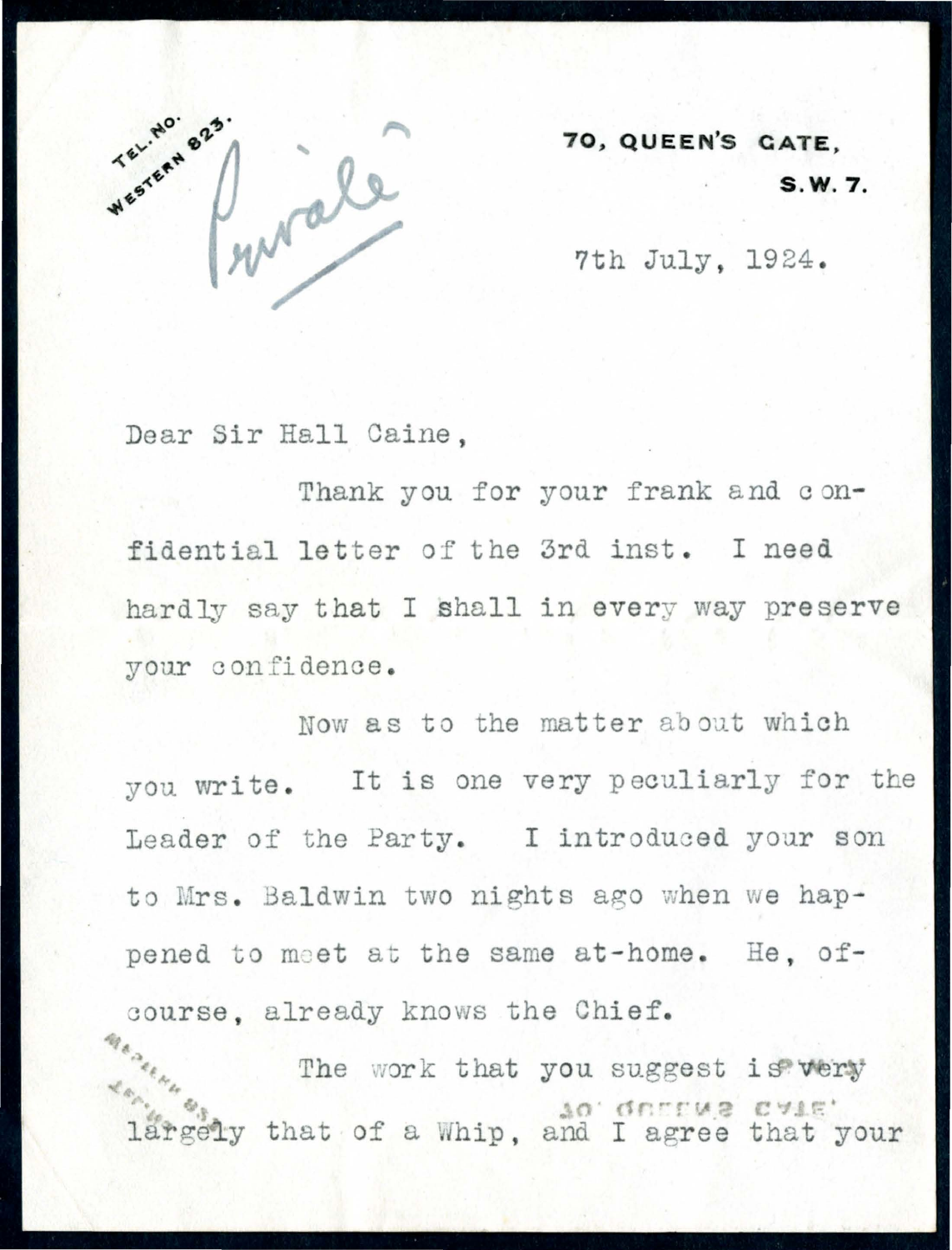70. QUERN'S CATE. S. W. 7.

son is well-qualified to do it. May I suggest that he should continue his present policy of getting to know and of becoming friends with all the Members of our Party. Then when we come into power will be the time to move. You might tell him that I should be personally very glad at all times if he would give me any hints as to changes of temperature politically.

**SERRANDERS** 

I am afraid you must consider this a very unsatisfactory letter from your point of view, but it is much better to be frank than to merely write the usual form that I will "do what I can", which by now you know means practically nothing.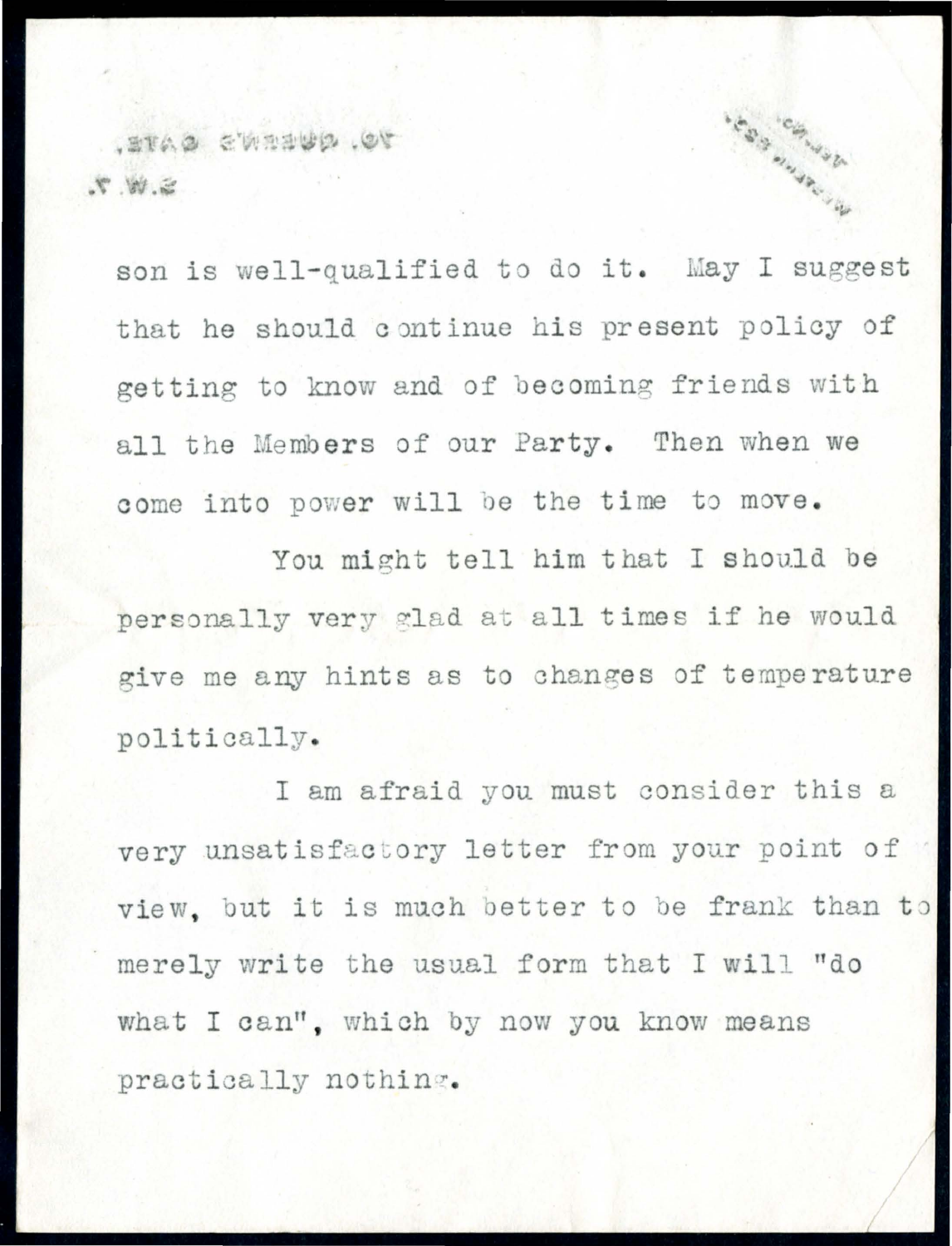

70. QUEEN'S CATE. S.W. 7.

I heartily reciprocate what you say with regard to the pleasure of the conversation we had at Lord Leverhulme's. Had it not been for that horrible band, I should have liked to have talked much longer.

 $-2-$ 

yours sincerely.

Wegner. Hele

Sir Hall Caine. Heath End House, Hampstead Health. N.W.